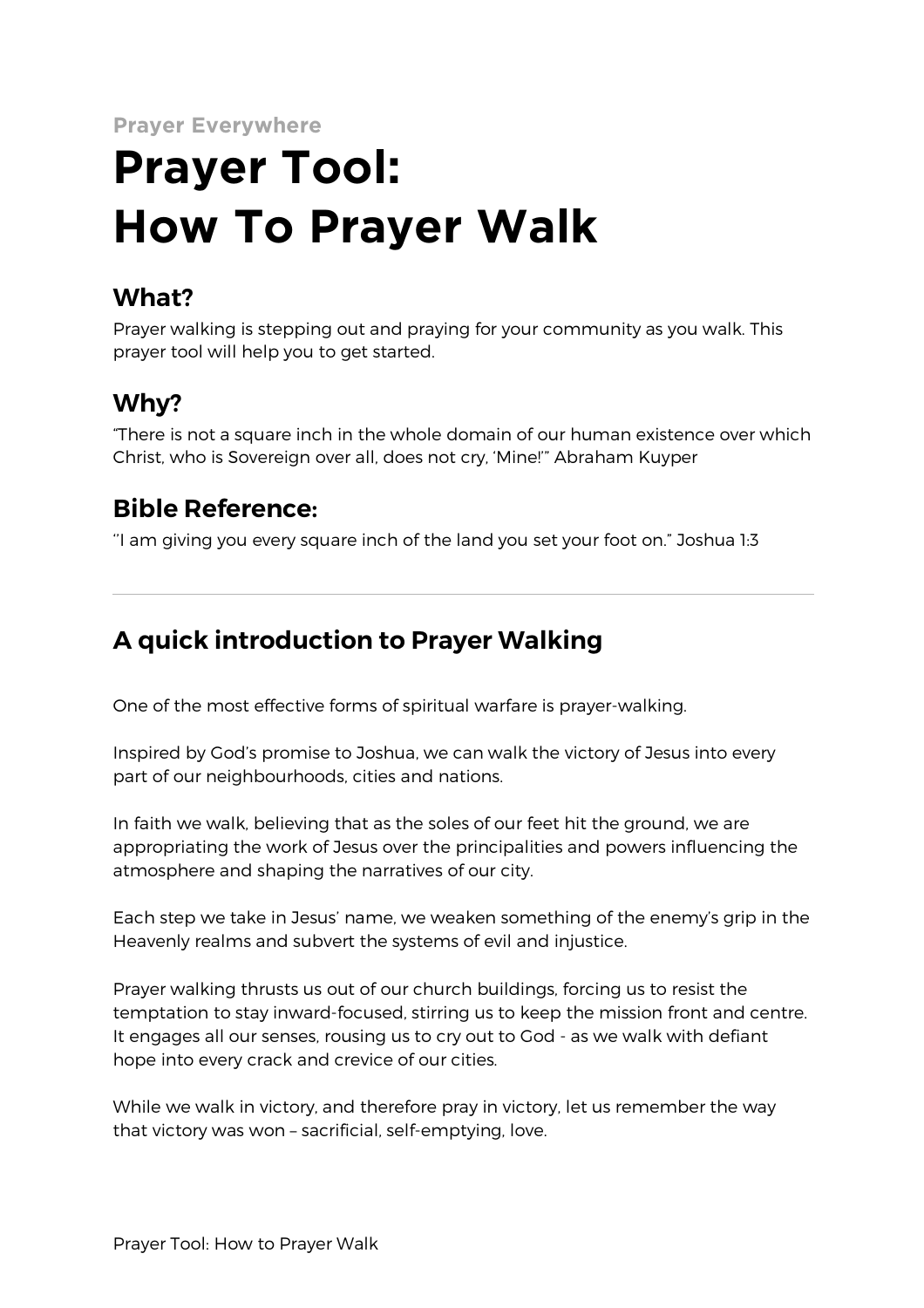As we prayer-walk, let's not get so consumed with the forces of darkness and our own adrenaline rush of triumphalism that we get our eyes off Jesus. Let us kneel in our streets in a posture of humility, repentance and unity, and let us declare that Jesus' sacrifice is more than enough for the redemption of all peoples and places.

## **Do it: How to Prayer Walk**

This uses WALK as an acronym, and contains 4 simple steps:

#### W – Worship

As you set off walking begin with your eyes on Jesus. Say the name of Jesus; recite a Psalm; hum a worship song; speak quietly in tongues – basically anything that helps declare the Lordship of Jesus over the streets you walk on.

#### $A - Ask$

Flowing from your worship begin petitioning God for His Spirit to fall on the streets you walk on, the homes, businesses, schools and other churches you walk past. Begin to get specific and pray for people and situations, the 'people of peace' you know God has brought you into contact with, who are opening up doors of opportunity for the gospel within your community.

#### L – Listen

As you worship and pray, leave space to listen to what God might want to say to you - then pray that back. Often God may give you promises from scripture or prophetic words and pictures; listen for promises and literally walk these promises all over your community.

If you are prayer-walking in twos, listen to one another's prayers and you will find yourself sparking off one another's words and thoughts.

#### K - Know your Land

Get (and keep) yourself informed around the area you are prayer-walking; research some of its history; some of its ongoing problems; so you can pray for breakthrough.

Get to know some of the current situations that require persevering prayer and also celebrate the particular graces that rest on the area, asking God to make your area a blessing beyond its borders.